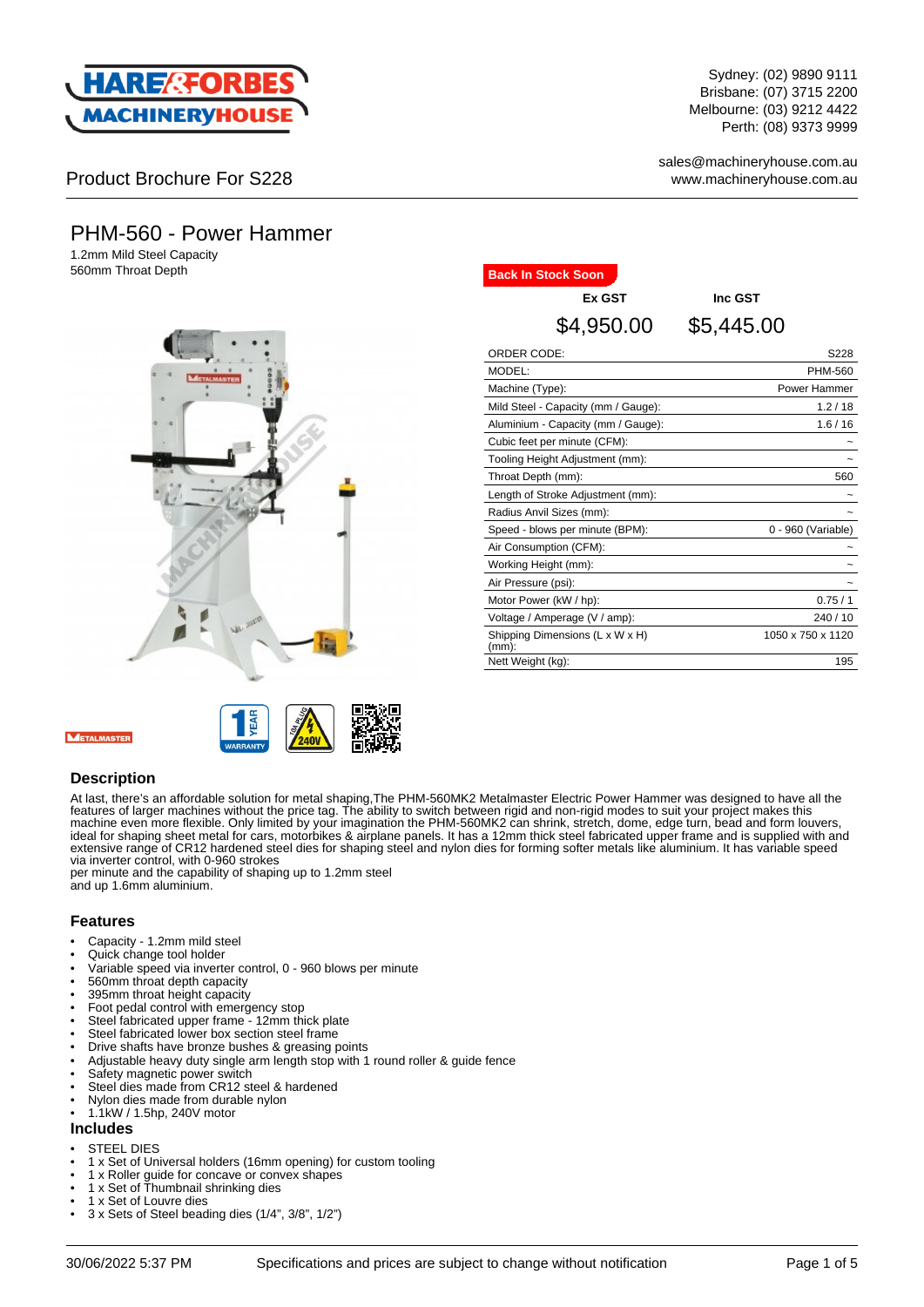

Sydney: (02) 9890 9111 Brisbane: (07) 3715 2200 Melbourne: (03) 9212 4422 Perth: (08) 9373 9999

## Product Brochure For S228

sales@machineryhouse.com.au www.machineryhouse.com.au

- 1 x Linear stretching die • 1 x Flat upper hammer die
- 16 x Radius lower dies 3/4", 7/8", 1", 1-1/8", 1-1/2", 1-7/8", 2", 3", 4", 5", 6" (1/16" radius edge), 6" radius (1/4" radius edge), 8", 14-1/2", 24", 36".
- NYLON DIES
- 1 x Flat upper hammer die
- 13 x Radius lower dies 3/4", 7/8", 1-1/8", 1-1/2", 1-7/8", 4", 5", 6" (1/16" radius edge), 6" (1/4" radius edge), 8", 14-1/2", 24", 36"

#### **Specific Features**













Round Roller Guide **Die Height Adjustment** Controls **Controls** Foot Control





Setting-Locking Depth Switching Hammer Mode Stop Adjustable Depth-Position Adjustable Depth Stop Height





Quick Change Tooling **Reinforced 12mm Frame** Die Holder Storage **Hand Wheel Top Adjusting Tooling** 



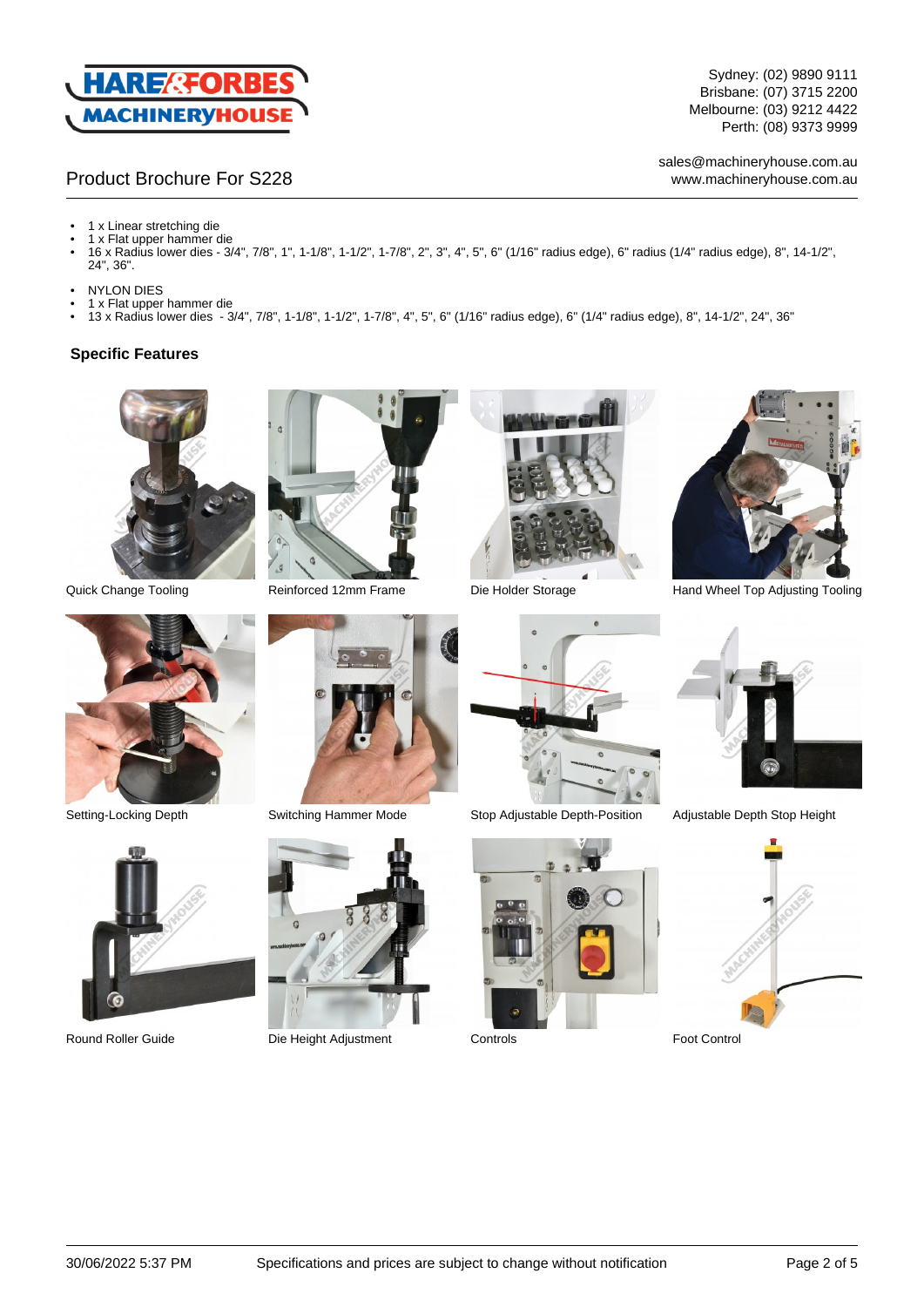

Product Brochure For S228

Sydney: (02) 9890 9111 Brisbane: (07) 3715 2200 Melbourne: (03) 9212 4422 Perth: (08) 9373 9999

 $\bullet$ 

sales@machineryhouse.com.au www.machineryhouse.com.au







Emergency Stop 1.5KW 1.5hp 240V Motor Grease Points Adjusting Tools Included







Die Holders Die Holders Custom Die Holders Full Die Set-Accessories

## **Recommended Accessories**

S223 Straight Steel T-Dolly Set Small - 5 Piece

S2231 Straight Steel T-Dolly Set Large - 2 Piece

S2232 Tapered Steel T-Dolly Set - 3 Piece

S2233 Curved Steel Dolly Set - 3 Piece

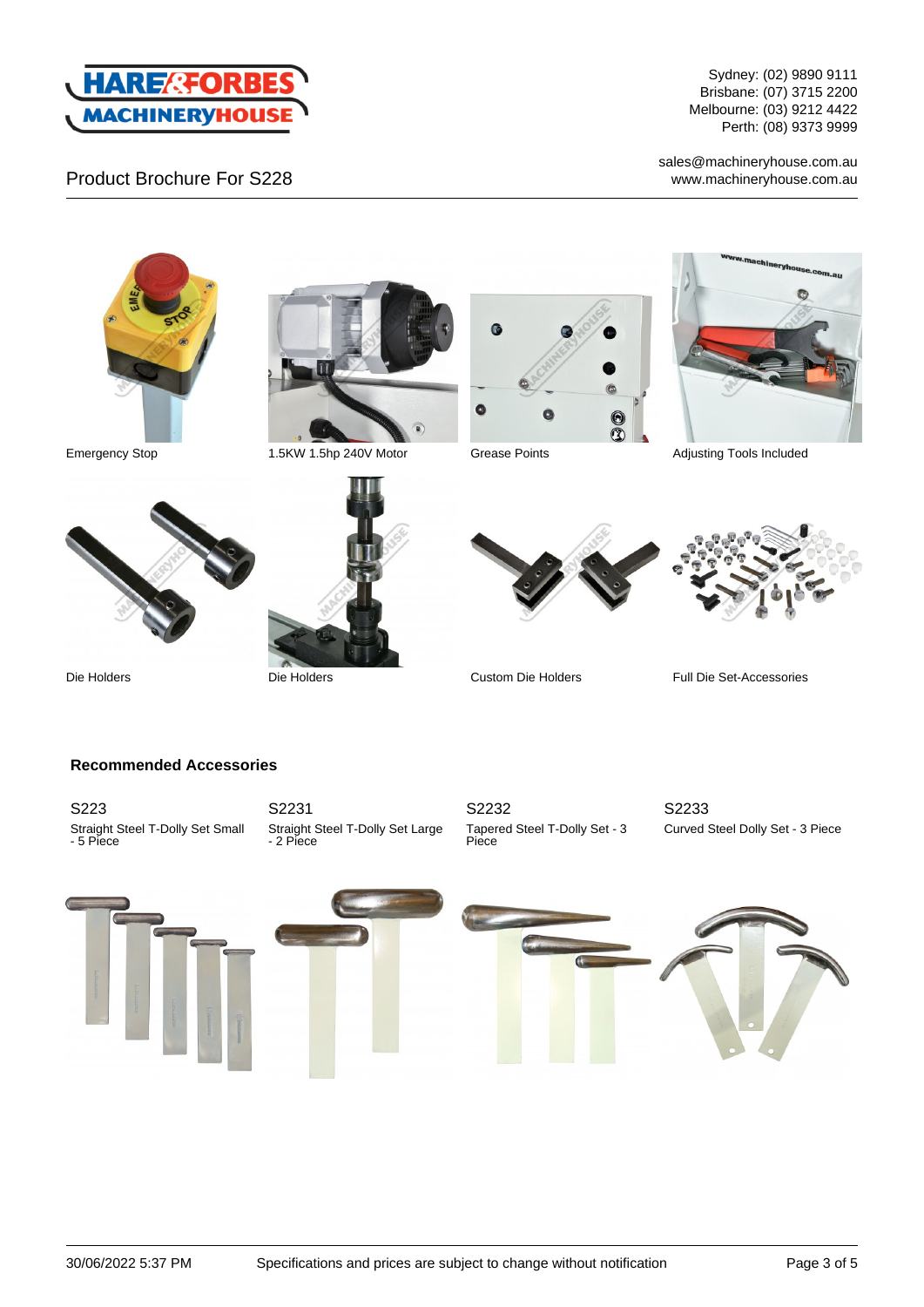

## Product Brochure For S228

S2234

Mushroom Steel Dome Dolly Set - 2 Piece

S2235 Mushroom Steel Dome Dolly Set - 2 Piece

S2236 Oval Steel Dolly

S2237 Bowl Steel Dome Dolly









Sydney: (02) 9890 9111 Brisbane: (07) 3715 2200 Melbourne: (03) 9212 4422 Perth: (08) 9373 9999

sales@machineryhouse.com.au www.machineryhouse.com.au

S2239 Dolly Stand Holder

S2238 Steel Dolly Stand

S2240 Round Steel Table for Sand Bag

S214 Rectangle Leather Bag - Steel Shot Filled









S212 Rectangle Leather Bags - Sand Filled

S210 Round Leather Bags - Sand Filled

H885 Auto Panel Restoration Kit - DIY H886 Auto Panel Restoration Kit - Professional